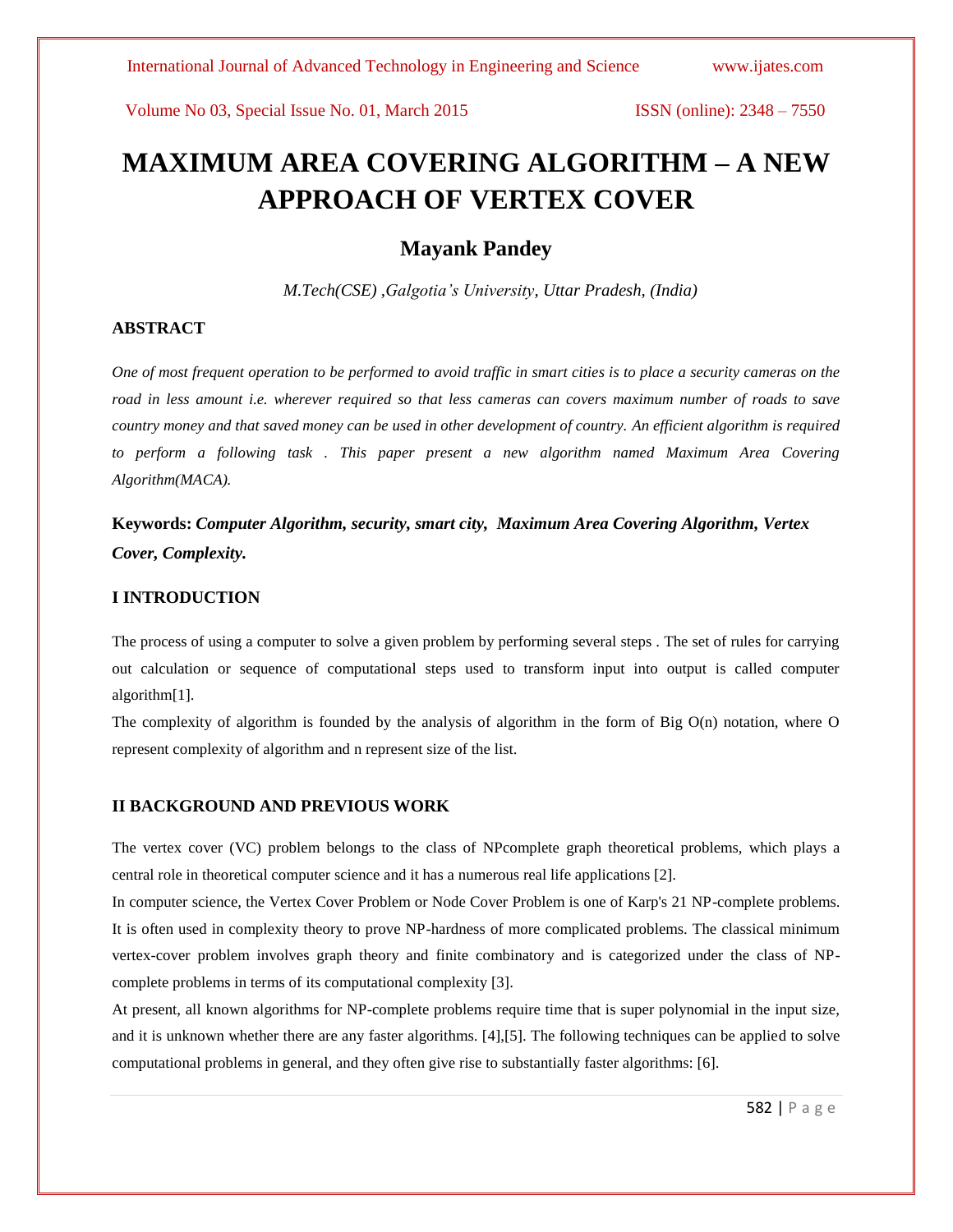The vertex cover of an undirected graph  $G(V, E)$  is a subset V' is subset of V such that if  $(u, v)$  belongs to E then u belong to V' or v belongs to V'(or both). In vertex cover problem we wish to determine whether a graph have vertex cover of given size k.

VERTEX COVER= $\{(G,k): \text{graph } G \text{ has vertex cover of size } k \}$ 

#### **III FLOW OF PROPOSED ALGORITHM**

- ightlifive initialize n,J(n),J'(n)= $\overline{a}$ ,J''(n)= $\overline{a}$  // n represent number of node or junction in the list,  $\overline{a}$  represent empty list.
- Find degree of each nodes and insert in  $J(n)$ .
- Now rearrange the degree of nodes i.e. in J(n) in non-increasing order.
- $\bullet$  Mark the junctions having maximum connectivity and add to list  $J'(n)$  and add the connecting node to  $J''(n)$ .
- Now check the nodes not traversed in J'(n) list

```
If(J'(n) U J''(n) == J(n))
   {
     Print(J(n)) }
Else
{
J'(n)=J'(n) U untraversed element of J(n)J''(n)=J''(n)U {connectivity of new node}
}
Move to if statement
end
```
#### **IV EXPERIMENTAL RESULTS**

Consider a city having six nodes or junctions such that they connected to each other in a given way



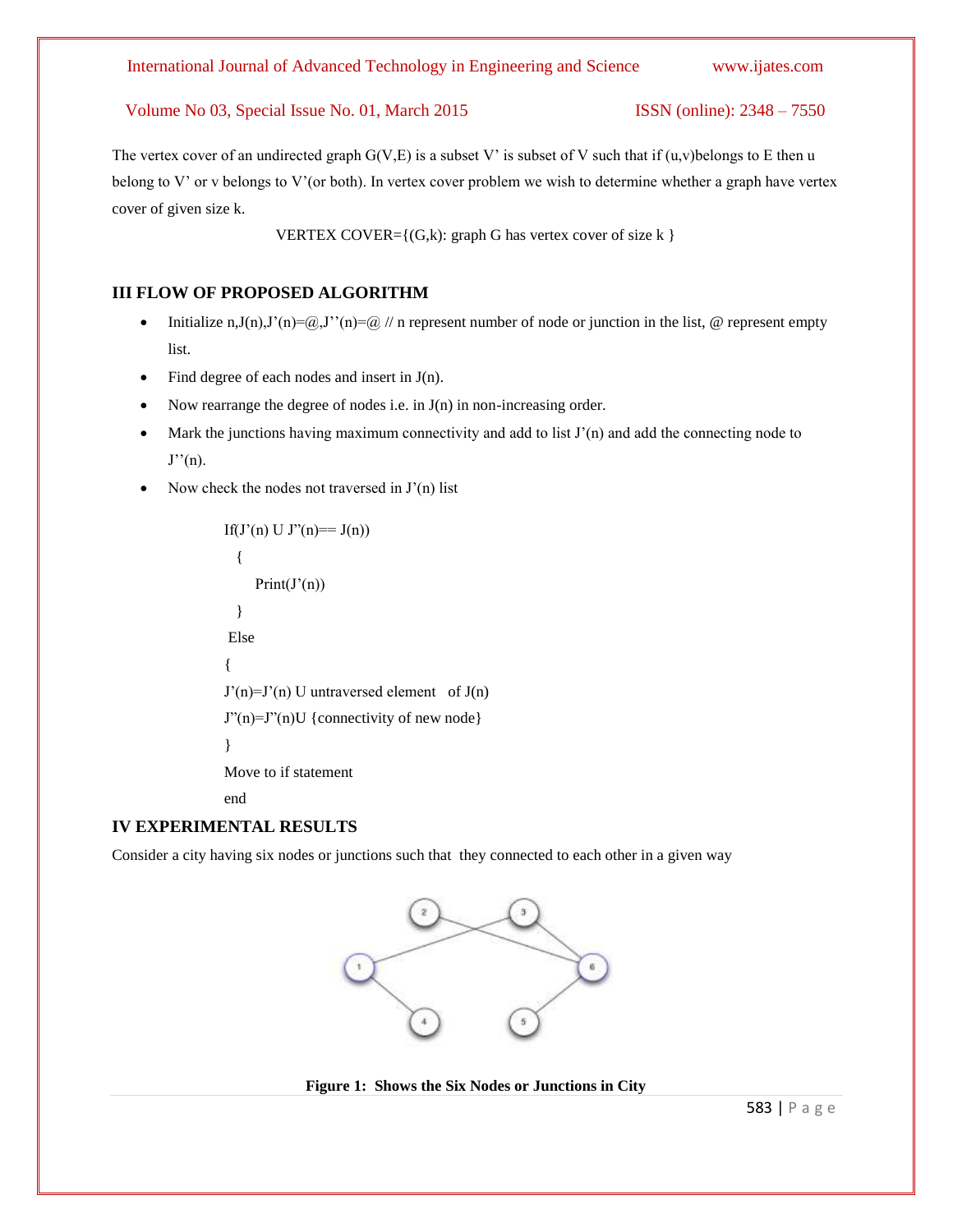Now according to our proposed algorithm:

- $n= 6$ ,  $J(n)$ , $J'(n) = (a)$ , $J''(n) = (a)$  is initialized.
- Degree of each node is to be calculated:

 $J(n)=\{$  node 1 = 2, node 2 = 1, node 3 = 2, node 4 = 1, node 5 = 1, node 6 = 3 $\}$ 

Now rearranging in non-increasing order.

 $J(n)=\{$  node6= 3,node 1= 2, ,node 3=2, node 2= 1,node 4= 1, node 5=1,  $\}$ 

 Since maximum connectivity is with node 6 so place security camera at node 6 due to this node 3 , node 2, node 5 is traversed.

So,  $J'(n)$ ={node 6} and,

 $J''(n) = \{node 2, node 3, node 5\}$ 

Now check whether  $J'(n) U J''(n) == J(n)$ 

Here not equal so move to else part.

So,  $J'(n)=J'(n)U \{node 4\}$ 

Now, new  $J''(n) = \{ node 2, node 3, node 5, node1 \}$ 

Now new  $J'(n)=\{node 6, node 4\}$ 

Now move to **if statement** and now,

 $J'(n) U J''(n) = J(n)$ 

And  $J'(n)$ ={node 6, node 4}

So, now we need only 2 security cameras to cover 6 nodes or junctions of a city i.e. at node 6 and node 4 . So, this algorithm act as money saver and full secured system is developed by this algorithm.

## **V COMPLEXITY COMPARISON OF A MACA ALGORITHM WITH PREVIOUS ALGORITHM**

In the previous algorithm or previous technique government use to fix security camera at each and every node i.e. complexity of previous algorithm was **O(n)** but by this algorithm only 2 security cameras covers all the six nodes . So, in this algorithm the complexity is decreased and becomes  $\langle O(n)$ . So, new Complexity $\langle O(n) \rangle$ .